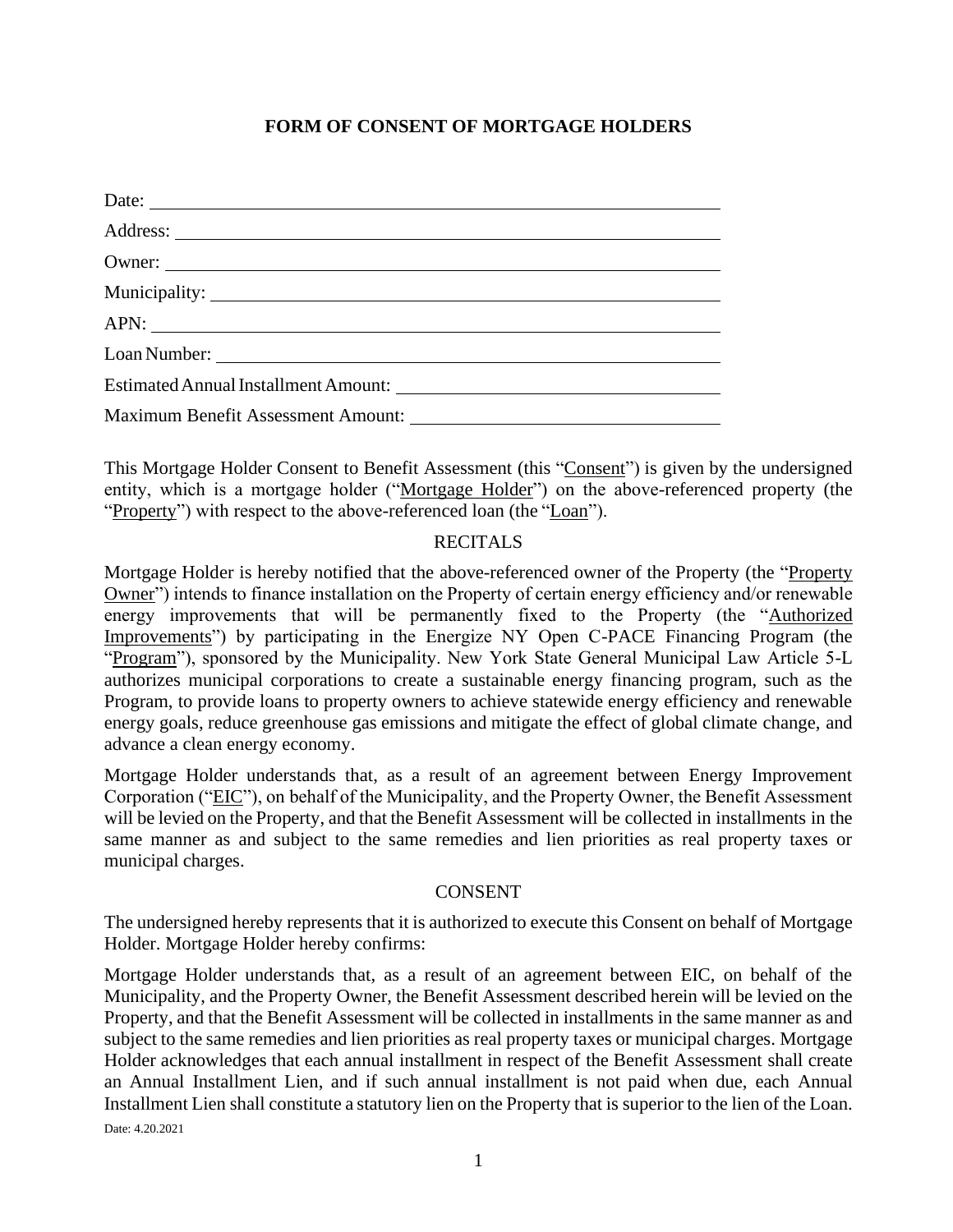Mortgage Holder acknowledges that the Benefit Assessment constitutes a statutory lien on the Property that is superior to the lien of the Loan.

This Consent shall not prohibit Mortgage Holder from pursuing any and all rights and remedies available to collect from Property Owner all amounts due to it under the Loan documents. Mortgage Holder shall have the right to cure any nonpayment by Property Owner of real property taxes and assessments (including the Benefit Assessment) to the same extent as Mortgage Holder has a right to cure nonpayment of real property taxes.

Mortgage Holder agrees that the levy of the Benefit Assessment will not constitute an event of default or trigger the exercise of any remedies under the Loan documents.

Mortgage Holder hereby acknowledges that the Property Owner and the Municipality will rely on the representation and consent of Mortgage Holder set forth in this Consent.

Dated this  $\_\$  day of  $\_\_\_\$  , 20 $\_\_\_\$ 

MORTGAGE HOLDER: [MORTGAGE HOLDER NAME]

By:

Name: Title: